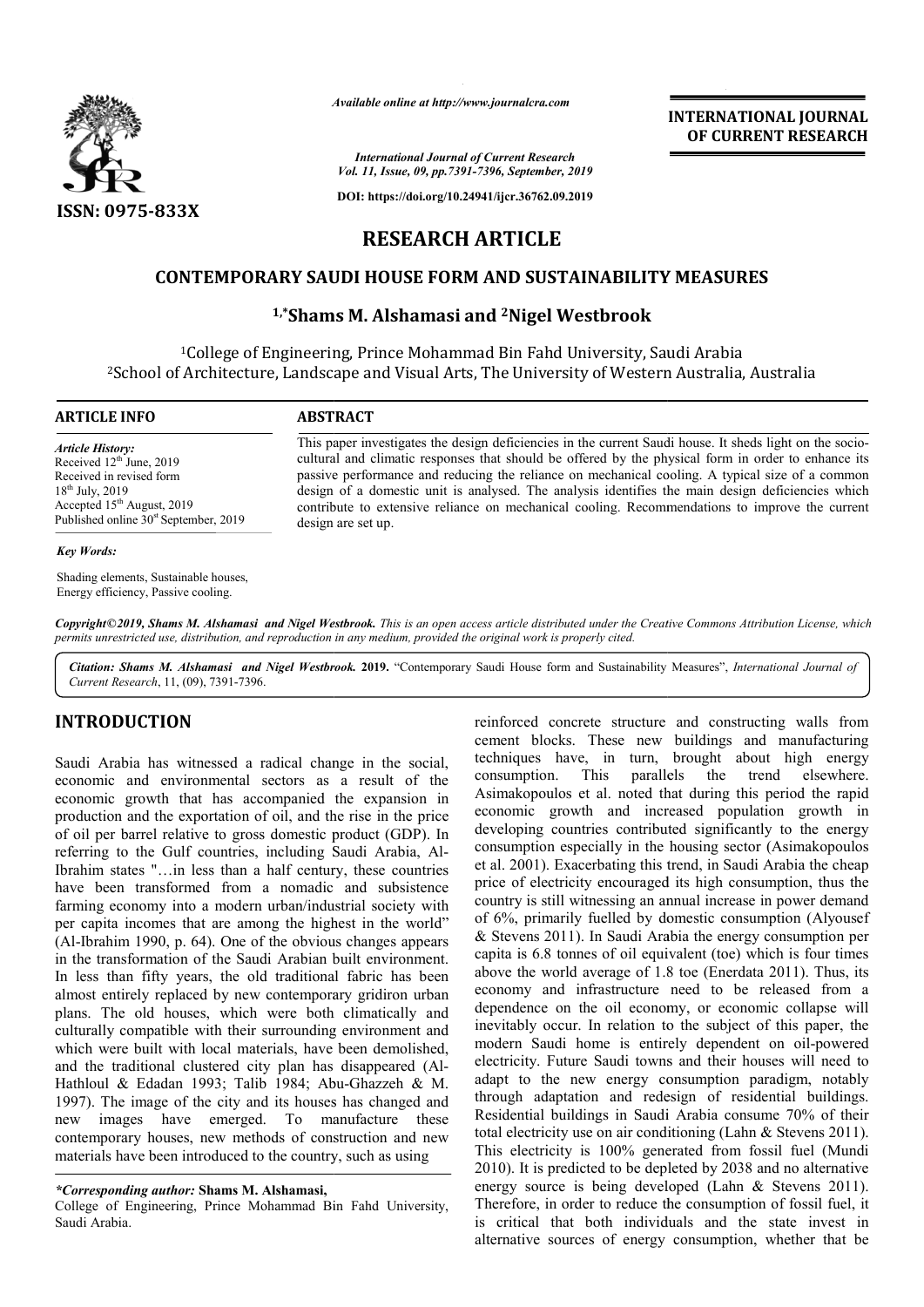solar, wind or nuclear, in order to reduce the use of residential air-conditioning.

## **MATERIALS AND MEHTODS**

A comparative analysis has been conducted between contemporary Saudi house and a traditional courtyard house. The study focuses on analysing a typical size of a common design of a detached Saudi house in the composite climate in the Eastern Province in Saudi Arabia. A typical representative house has been chosen and analysed based on interviews with consultant architectural offices in the Eastern Province in Saudi Arabia. Then, it is compared to the sustainable sociocultural and climatic qualities which were offered by the traditional house form in order to investigate solutions for the current design.

**Traditional house of the Eastern Province:** The traditional house of the Eastern Province was a courtyard house. This is evident in the oasis of *Alhasa* and *Qatif* region. They were attached coral stone courtyard houses which created dense clustered settlement. These houses were unique in creating the principle of a climatic hierarchy consisting of a variety of ventilated shaded and open spaces was applied inside the house and affected its physical form. Firstly, there was always a central open courtyard, open to the sky and completely exposed to the weather conditions. Secondly, the semi-open spaces provided partial shade and shelter from the weather conditions by forming a colonnaded passage in front of the rooms. Finally, enclosed full shade interior spaces adapted to weather conditions by opening or closing windows and doors in order to achieve internal comfort (Fig.1). The form offered the occupants the freedom and choice to increase their comfort when needed this was because the form respected the cultural needs by maintaining family privacy, thus allowing control of the micro-climate by opening and closing windows without interfering with neighbour's privacy. In addition, these rooms which were deeply embedded in the plan, were surrounded by shading, and were enclosed by thick insulative walls. These factors made the rooms the coolest zones in the houses. The spatial order gave the occupants flexibility in adjusting to and tolerating different weather conditions. Another important aspect of the traditional house is that the exterior walls were always protected from direct solar radiation by either being attached to the neighbouring house or by the shaded underpasses, called *sabat* which were important common urban space in this region (Fig.2). The *sabat* was a totally protected, shaded street underneath a bridge room and was therefore cool all year. The change of temperature between shaded and unshaded streets caused *sabats* to be breezy. This area was described by locals as the coolest external domestic space and was the location where locals sat and socialised, and their children played, on the hot summer days.

**Typical modern Saudi house:**A typical modern Saudi house is a single detached house built on a minimum of 500 square meters. It is usually consists of three floors: ground floor, first floor and roof. Each floor area is about 250 square meters. The house is situated in the middle of the plot and surrounded by 2 meters setback from three sides and a 6 meters front setback required by building regulations. The house usually has a full glazed front façade (Fig. 3). All rooms have at least one large window. Double glazed reflective glass is the common type of glazing used (Fig. 4).



**Fig. 1. a. A courtyard surrounded by rooms is the basic form of traditional houses in the Eastern Province. b. Order of spaces from full-sun to full shade gave occupants options to tolerate the weather. (source: the author)**



**Fig. 2. Shaded streets** *sabat* **under bridged room between houses contributed to the thermal efficiency of the traditional house. (source: field work by the author)**



(Source: the author)

**Fig. 3. The common block design in the current suburbs in the Eastern Province**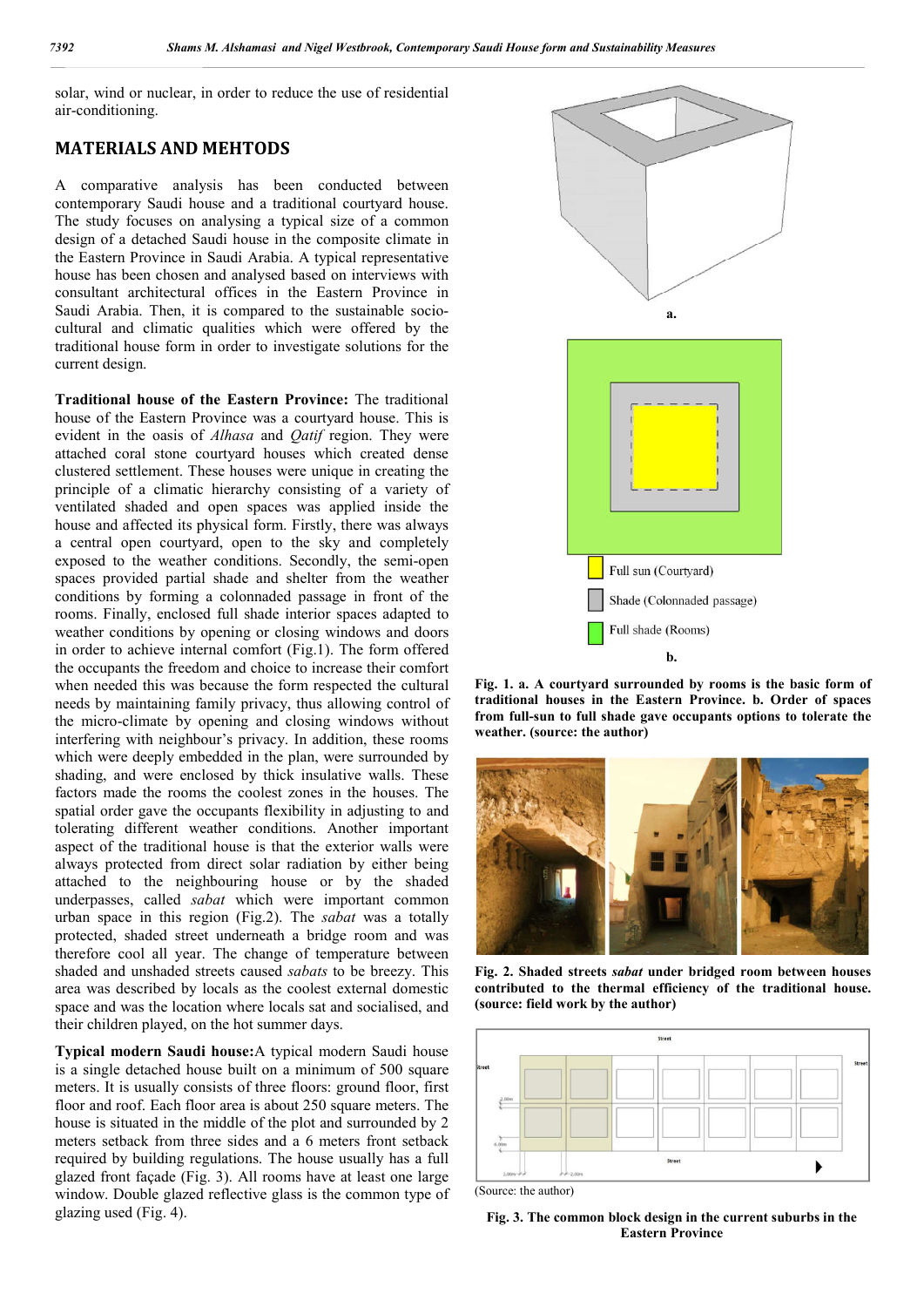

**Fig. 4. Large glazed unshaded facades of a typical Saudi modern house. (Source: the author)**



**Fig. 5. Privacy conflict caused by box-like detached form and setback spacing (Source: the author)**

**Sustainable measures of the current design:** The current form of box-like detached house has many issues related to climatic and socio-cultural responses that should be offered by the physical form. The contemporary form created cultural conflict that hindered to some extent the passive performance of the house. Firstly, detached box form permits location of windows to be set in the exterior walls. In this socio-cultural milieu the location of windows takes on a different dimension. Permitting windows to be set on the house facades has caused cultural conflicts and privacy issues. Neighbours' windows are exposed to each other and interfere with the family privacy; the rigid inflexible form of the detached house has caused visual intrusion (Fig. 5). The separation of houses and the pattern of subdivision have created contradiction with the main climatic and cultural objectives of windows in such a context. Windows no longer facilitate cross ventilation nor are they designed to deal with visual intrusion as was the case in the traditional house. Large glazed facades have become a distinctive feature of the Saudi modern house (Alsolaiman 2004; Al-Lyaly 1990).

In the Eastern Province, the use of full height, unshaded and visually unprotected windows is very common in the main front facades facing the street. Secondly, in the modern subdivision in Saudi Arabia, the contemporary block arrangement has caused houses to be exposed to the maximum weather conditions. In relation to solar exposure, as a result of spacing imposed by building regulations, houses in their detached forms on these blocks are exposed to the maximum surface area of heat from solar radiation, and they are not acting to shade each other effectively. The examination shows that house facades, especially those on the southern and western sides, are exposed to intensive solar radiation, especially during summer days. The facades facing south are exposed to the sun all day. The western façades are in shade all morning while they receive substantial sun in the afternoon. The eastern facades have the inverse situation, as they are in sun all morning and in shade in the afternoon. Additionally, the ratio between building height to streets width (H/W) is not effective in creating shade at thermally critical times during

solar radiation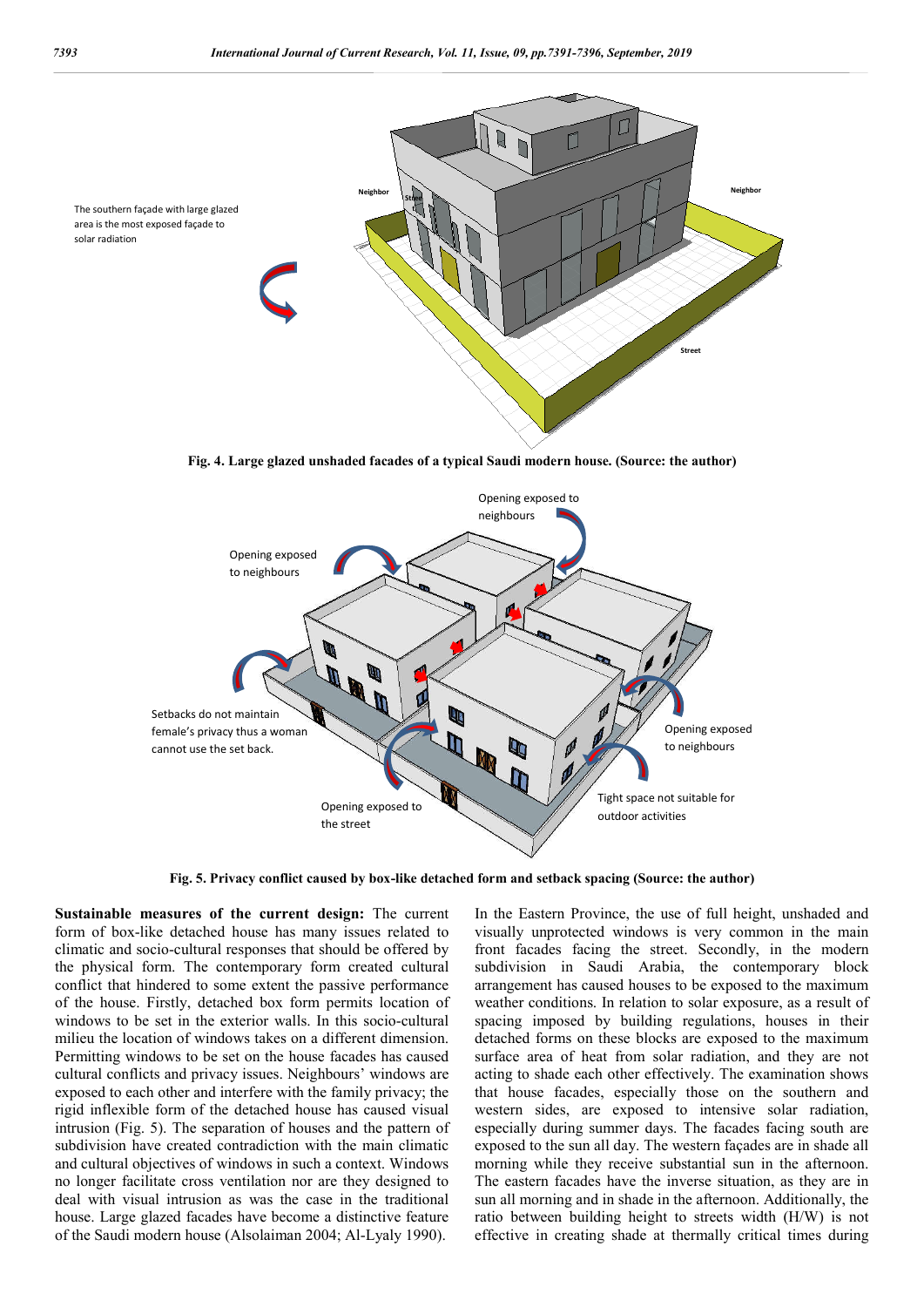summer days. Facades facing the street invariably fail to benefit from shade as a result of the extremely wide street. Indeed, the shade cast from neighbouring houses is negligible as a result of the building regulation requirement that there be a minimum of 2m site setback from the three sides of the house. The ratio between houses' height to setback indicates that shade will be cast by the house on the setback width rather than on the neighbouring house. This indicates that the required spacing between houses is not effective in providing mutually beneficial shade when it is most needed in the early afternoon when the sun is overhead.

**The need for shade:** Shade is one of the most effective passive solar control strategies (Olgyay 1963), one which was used extensively in the traditional town and in the traditional houses. In this composite climatic region, the need for shade outweighs the need for evaporative cooling created by prevailing wind. This is because wind in this climatic region is not effective for evaporative cooling most of the time during the year. In addition, it is difficult to orient the existing houses to get benefit from wind at this stage. Thus, to improve the current design of the Saudi house it is critical to implement shade as the main climatic responsive aspect of the built environment. Therefore, the houses' façade should be protected from solar heat by appropriate shading devices. In addition, similar to the traditional openings, the shading element may be implemented in a way to allow occupants to have full control over window. In other words, the shading element should allow occupants to open windows to benefit from the prevailing wind when needed. This could be achieved by making some modifications to the current design.



**Fig. 6. Vertical windows shade that give privacy, shade and allow full control over windows so occupants can open the window for natural ventilation. This treatment is effective especially for the western windows to prevent from afternoon solar radiation. (source: the author)**



**Fig. 7. Retrofitting to current window:** *Mashrabiya* **with glass sliding door that provides privacy and gives more options to the occupants. (source: the author)**

**Modifications of Openings:** It is important to state here that contemporary Saudi residents are used to the comfort level associated with an air-conditioned environment. In addition, there are times of the year when it is difficult for contemporary residents who are accustomed to a certain comfort level not to use air-conditioning. However, the reliance on air-conditioning could be reduced significantly in some months of the year. Thus, the following treatments do not impose the cessation of mechanical cooling, but they do give more options for the occupants to tolerate the weather without the mediation of mechanical cooling. This is considered as a step forward toward the objective of reducing reliance on mechanical cooling system which is one of the main goals of this paper. The aim of the modification is to preserve culturally appropriate privacy, thus increasing control over windows to be opened to achieve passive cooling when needed. The contemporary domestic building form is an extroverted detached box form, the consequence of which is that full control of opening windows to benefit from ventilation is limited because of the cultural concerns for privacy of women. A solution is therefore required that will provide privacy as well as increasing control of window operating in order to manage comfort levels and to encourage air-circulation. The types of opening treatments are primarily classified here in relation to first floor treatments and ground floor treatments, and could be achieved by implementing the following:

**Vertical shading element:** The optimal solution to be found in such extroverted form in a similar culture is the use of screened openings that are the practical equivalent of *mashrabiya*, screened openings that were efficient in providing privacy, shade and encouraging air circulation by permitting the opening of windows while screening the occupants within (Fig.6). The *mashrabiya* was used very widely in the facades of the traditional houses in the western region in Saudi Arabia. In the modern era such functional and cultural purposiveness has been neglected. Thus, whereas the *mashrabiya* was used both for aesthetic and functional purposes, its effect could be achieved by contemporary architecture, with the same cultural and environmental benefit. Indeed, there is a possibility to use *mashrabiya* or technologically equivalent screening in the current houses to maximise comfort (Fig.7). This element could be installed as a projection on the first floor facades, as applied to currently existing openings. In contemporary houses the sliding window glass may be kept for better weather control. In case of full-height windows, *mashrabiya* could be used as a seating area (Fig.8).

**Bridging shading element:** This treatment was inspired by the *sabat* in the traditional town. In this type of treatment, there are three possibilities that could be applied: the first possibility relates to openings on the ground floor this requires the installation of a horizontal shading element extended from above the opening to the fence (Fig.9). The second possibility relates to openings on the first floor. In this case the bridging shading element would be extended from above the window to the opposing neighbour's window (Fig.9). In both cases the shading element may be controlled manually or electrically so it could be extended or folded to tolerate weather conditions. This strategy has the advantage of providing shade to the setback area as well. The third possibility is implementing a bridged room. This bridged room may be a connection between two houses. A room is attached to each house, sharing a wall with the neighbouring house (Fig.10). Thus, if this type of treatment is used, there would be a need to address the rules for the property boundaries.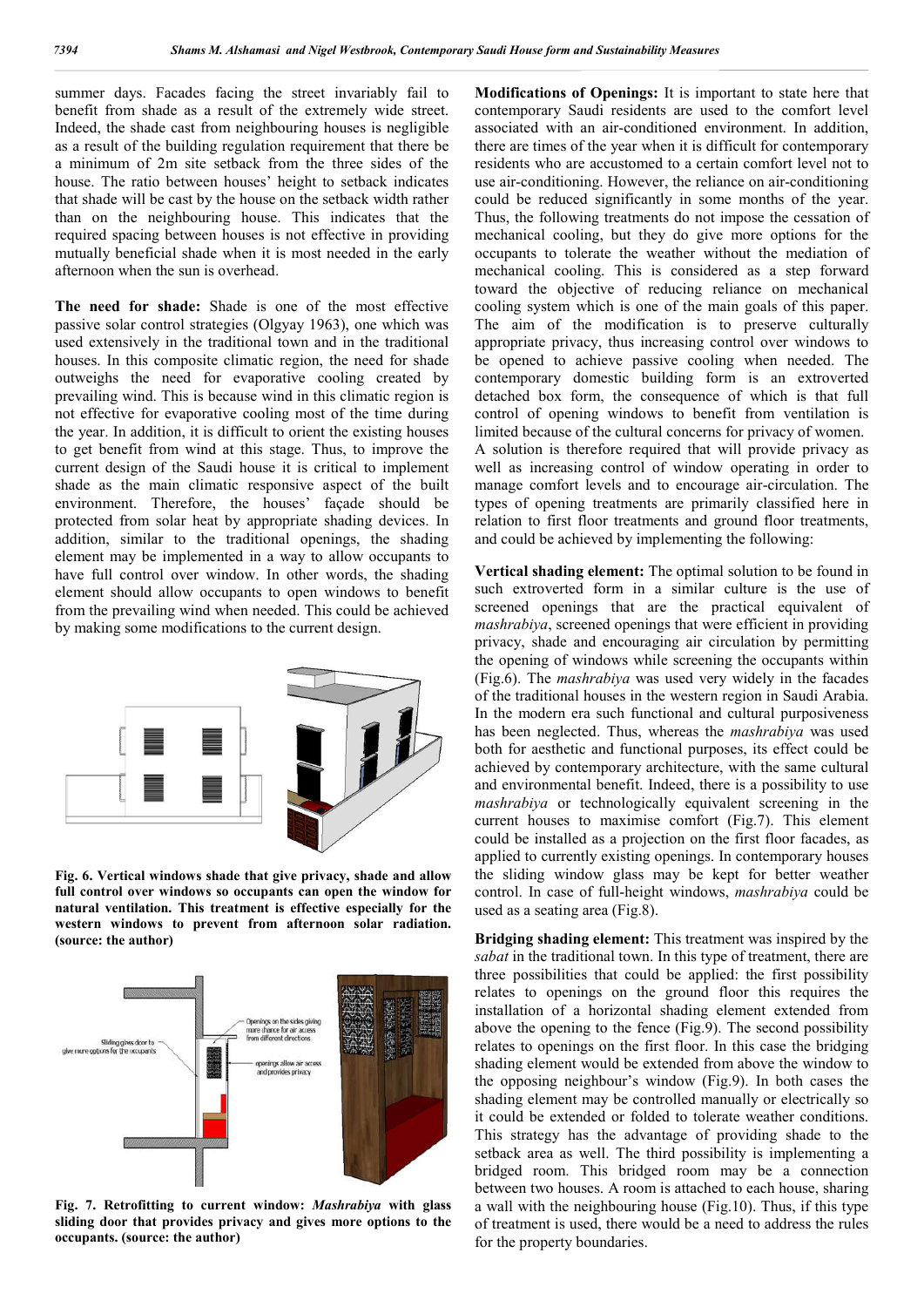

**Fig. 8. Adding bridged shading above windows on the ground floor in an existing condition. The shading element has to provide privacy and should allow breeze. (Source: the author)**



**Fig. 9. Two bridged rooms may be built to connect between two houses. This treatment has the advantage of shading the setback and the rooms may be used for the family. (Source: the author)**



**Fig. 10. Cooling loads Ecotect test model with unshaded window in the climatic region Eastern Province**



**Fig. 11. Heating and cooling loads for the ground floor for the test model with unshaded window**

However, in the current residential area in the Eastern Province, the bridged room would shade part of the setback which is used privately by the family, unlike the shaded public street in the traditional town which was created by the bridged room.

**Proposals discussion:** To test the effect of lack of cultural concerns and climatic factors in the design of a Saudi house in the climatic region of the Eastern Province, the researcher modelled a simplified, representative local house form based on the data collection in this research. The window is assumed to be closed throughout the year due to cultural concerns, and therefore its opening is restricted. The analysis shows that cooling loads during the year are very high and a total of 37,166,25 watt hours are needed to maintain the temperature between 18-26°C (Fig.11 and Fig.12).

#### **MONTHLY HEATING/COOLING LOADS**

Zone: Zone 1 (Ground Floor) Operation: Weekdays 00-24, Weekends 00-24. Thermostat Settings: 18.0 - 26.0 C Max Heating: 324 W at 06:00 on 15th February Max Cooling: 1369 W at 16:00 on 21st July

| Table 1. Cooling loads for simplified model that does not respect |  |
|-------------------------------------------------------------------|--|
| climatic and cultural factors                                     |  |

| <b>HEATING</b> | <b>COOLING</b> | <b>TOTAL</b> |         |
|----------------|----------------|--------------|---------|
| <b>MONTH</b>   | (Wh)           | (Wh)         | (Wh)    |
|                |                |              |         |
| Jan            | 12791          | $\theta$     | 12791   |
| Feb            | 9546           | $\theta$     | 9546    |
| Mar            | 990            | 9211         | 10201   |
| Apr            | $\theta$       | 164731       | 164731  |
| May            | $\theta$       | 488842       | 488842  |
| Jun            | $\bf{0}$       | 607848       | 607848  |
| Jul            | $\theta$       | 731122       | 731122  |
| Aug            | $\theta$       | 722456       | 722456  |
| Sep            | $\theta$       | 535520       | 535520  |
| Oct            | $\theta$       | 365154       | 365154  |
| Nov            | $\theta$       | 65531        | 65531   |
| Dec            | 2882           | $\theta$     | 2882    |
|                |                |              |         |
| <b>TOTAL</b>   | 26210          | 3690414      | 3716625 |
|                |                |              |         |
| PER M/         | 1048           | 147617       | 148665  |
| Floor Area:    | 25,000 m2      |              |         |

### **MONTHLY HEATING/COOLING LOADS**

Zone: Zone 1 (Ground Floor) Operation: Weekdays 00-24, Weekends 00-24. Thermostat Settings: 18.0 - 26.0 C Max Heating: 400 W at 06:00 on 15th February Max Cooling: 1819 W at 15:00 on 19th June

| Table 2. Cooling loads for a simplified model that respects |  |
|-------------------------------------------------------------|--|
| climatic and cultural factors                               |  |

| <b>HEATING</b> | <b>COOLING</b> | <b>TOTAL</b>     |         |
|----------------|----------------|------------------|---------|
| <b>MONTH</b>   | (Wh)           | (Wh)             | (Wh)    |
|                |                |                  |         |
| Jan            | 9118           | $\boldsymbol{0}$ | 9118    |
| Feb            | 6272           | $\mathbf{0}$     | 6272    |
| Mar            | 494            | 1761             | 2255    |
| Apr            | $\mathbf{0}$   | 112597           | 112597  |
| May            | $\mathbf{0}$   | 383799           | 383799  |
| Jun            | $\theta$       | 490552           | 490552  |
| Jul            | $\mathbf{0}$   | 597795           | 597795  |
| Aug            | $\mathbf{0}$   | 592159           | 592159  |
| Sep            | $\theta$       | 435437           | 435437  |
| Oct            | $\theta$       | 289656           | 289656  |
| Nov            | $\mathbf{0}$   | 49259            | 49259   |
| Dec            | 1852           | $\boldsymbol{0}$ | 1852    |
|                |                |                  |         |
| <b>TOTAL</b>   | 17736          | 2953016          | 2970751 |
|                |                |                  |         |
| PER M/         | 709            | 118121           | 118830  |
| Floor Area:    | 25,000 m2      |                  |         |

The analysis also shows that the highest cooling loads are in the hot season from May until October. July and August recorded the highest cooling loads, so in these two month in particular there is a need for an active cooling system because of the high humidity levels (Table.1). However, a significant reduction in cooling loads has been achieved when implementing a culturally and climatically effective shading of openings.